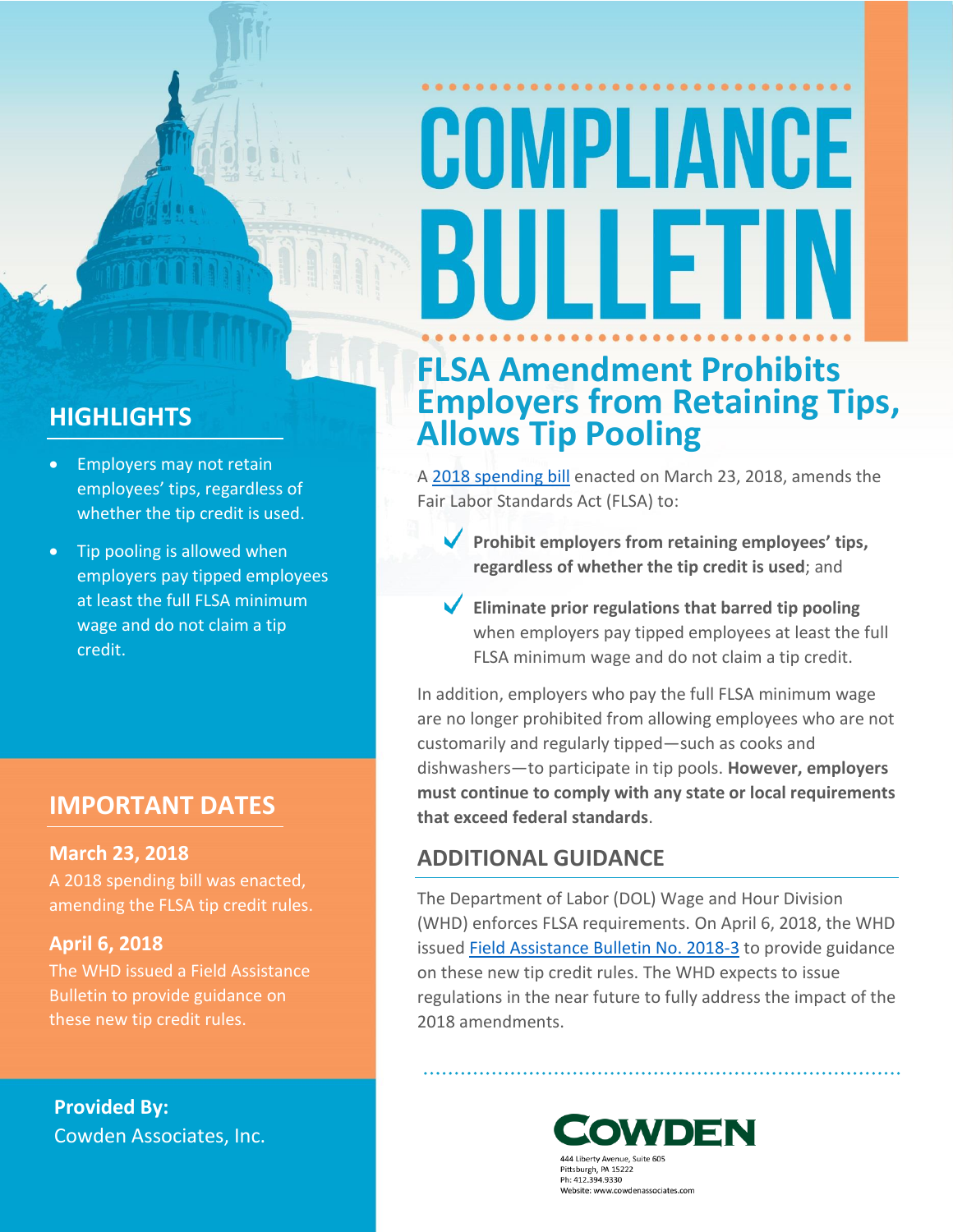# **COMPLIANCE BULLETIN**

### **Existing Tip Regulations under the FLSA**

Under existing federal regulations, employers must pay their employees a wage rate that is at least equal to the current federal minimum wage rate (\$7.25 per hour).

However, the FLSA allows employers to pay tipped employees a minimum wage rate that is lower than the federal minimum wage rate. "Tipped employees" are individuals who customarily and regularly receive more than \$30 per month in tips. Federal law allows employers to reduce the federal minimum wage rate for tipped employees by an amount that is known as a "tip credit." The current tip credit is \$5.12 per hour. Applying the tip credit results in a minimum wage rate for tipped employees of \$2.13 per hour (also known as the "cash wage").



A lower minimum wage rate for tipped employees is possible because the FLSA assumes that the employee's tips will be sufficient to offset the tip credit. Employers are required to ensure that each of their tipped employees receives a wage rate (cash wage plus tips) that is at least equal to the federal minimum wage rate.

### *Tip Retention*

**An employee's tips are the employee's property.** With the exception of valid tip-pooling arrangements, the law prohibits employers from using or retaining any portion of an employee's tips. As a result, tipped employees generally retain all tips they receive, regardless of whether the employer takes advantage of the tip credit.

However, on July 20, 2017, the DOL issued a non-enforcement policy, where the WHD would not enforce regulations prohibiting employers from retaining employee tips if the employer pays tipped employees at least the full FLSA minimum wage and does not take a tip credit. This non-enforcement policy does not apply to employers that pay a direct cash wage that is lower than the federal minimum wage rate.

### *Tip-pooling Arrangements*

Historically, tip-pooling arrangements were valid only if the pool of participants:

 $\blacktriangledown$  Was limited to employees who customarily and regularly receive tips, such as waiters, waitresses, bellhops, counter personnel (who serve customers), bussers and service bartenders; and

**Excluded employees who do not customarily and regularly receive tips, such as dishwashers, cooks, chefs and janitors**.

When organizing tip-pooling arrangements, employers should remember that compulsory service charges (such as 15 percent of the bill) are not considered tips.

This Compliance Bulletin is not intended to be exhaustive nor should any discussion or opinions be construed as legal advice.  $2$ Readers should contact legal counsel for legal advice.